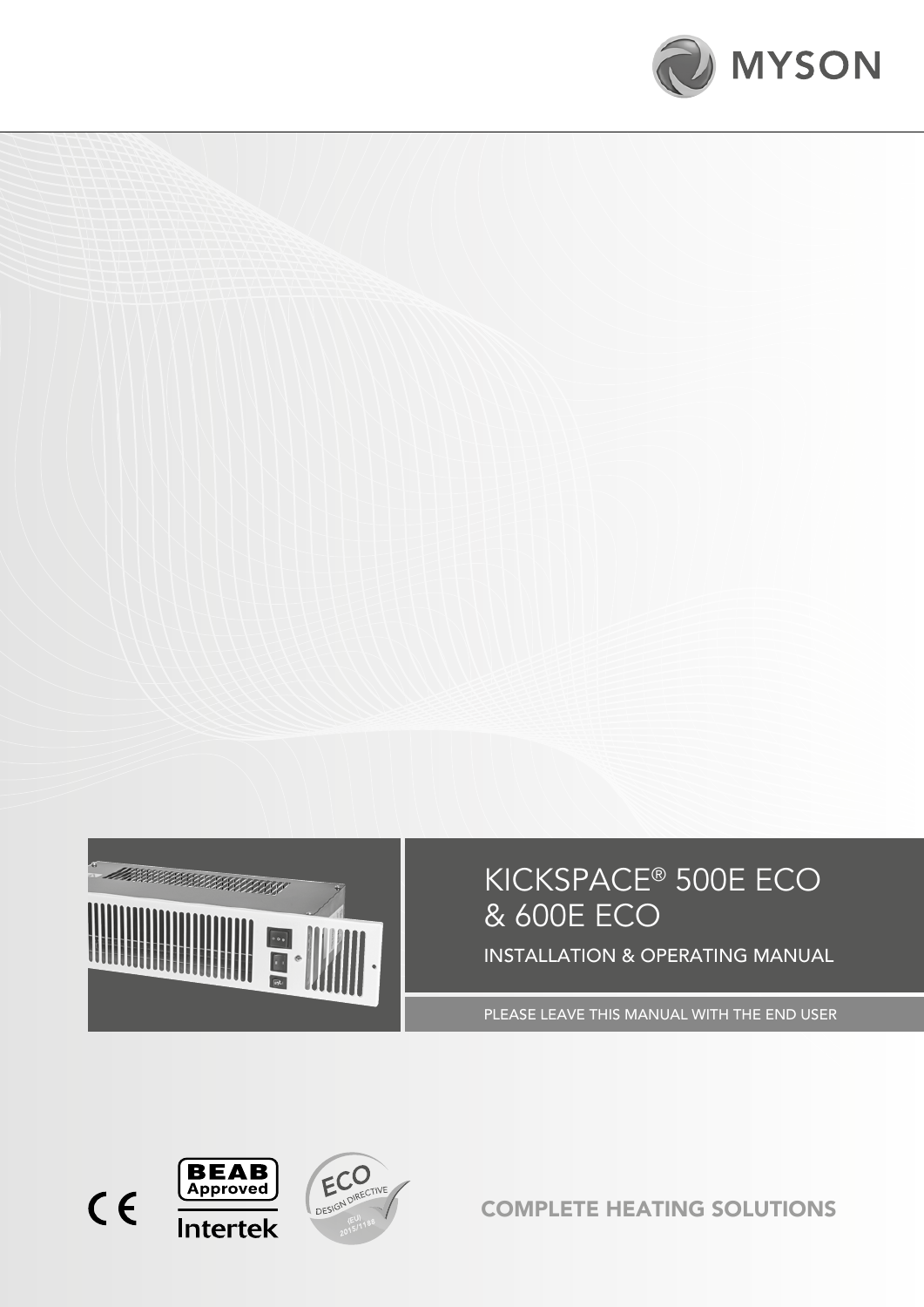#### **Contents**

|     | 1.0 Safety Information          | 02 | 5.0 | Controls                             | 04 |
|-----|---------------------------------|----|-----|--------------------------------------|----|
| 2.0 | <b>Installation</b>             | 03 | 6.0 | Appendix                             | 07 |
| 3.0 | <b>Electrical Connection</b>    | 03 | 7.0 | <b>Eco Directive Characteristics</b> | 11 |
| 4.0 | Waste Disposal According to the |    |     |                                      |    |
|     | WEEE Directive (2012/19/EU)     | 03 |     |                                      |    |

#### 1.0 Safety Information

The KICKSPACE® 500E ECO & 600E ECO models MUST NOT be installed in a bathroom or other similar high humidity area.

WARNING: KICKSPACE® 500E ECO & 600E ECO models must be earthed.

WARNING: DO NOT cover the unit or obstruct the grille as this could give risk of fire.

For MYSON KICKSPACE® 500E ECO & 600E ECO, a fused electrical spur with a switch having 3mm separation on all poles must be provided in an easily accessible position adjacent to the unit.

If the supply cord to the KICKSPACE® 500E ECO or 600E ECO is damaged, it must be replaced by the manufacturer, its service agent or similar qualified persons in order to avoid a hazard.

This appliance can be used by children aged from 8 years and above and persons with reduced physical or mental capabilities or lack of experience and knowledge if they have been given supervision or instruction concerning the use of the appliance in a safe way and understand the hazards involved.

Children shall not play with the appliance. Cleaning and user maintenance shall not be made by children unless they are older than 8 years and supervised.

Keep the appliance and its cord out of reach of children aged less than 8 years.

Children of less than 3 years should be kept away from the unit unless continuously supervised.

Children aged from 3 years and less than 8 years shall only switch on / off the appliance provided that it has been placed or installed in its normal operating position and they have been given supervision or instruction concerning use of the appliance in a safe way and understand the hazards involved.

Children aged from 3 years and less than 8 years shall not plug in, clean the appliance or perform user maintenance.

CAUTION: Some parts of this product can become very hot and cause burns. Particular attention has to be given where children and vulnerable people are present.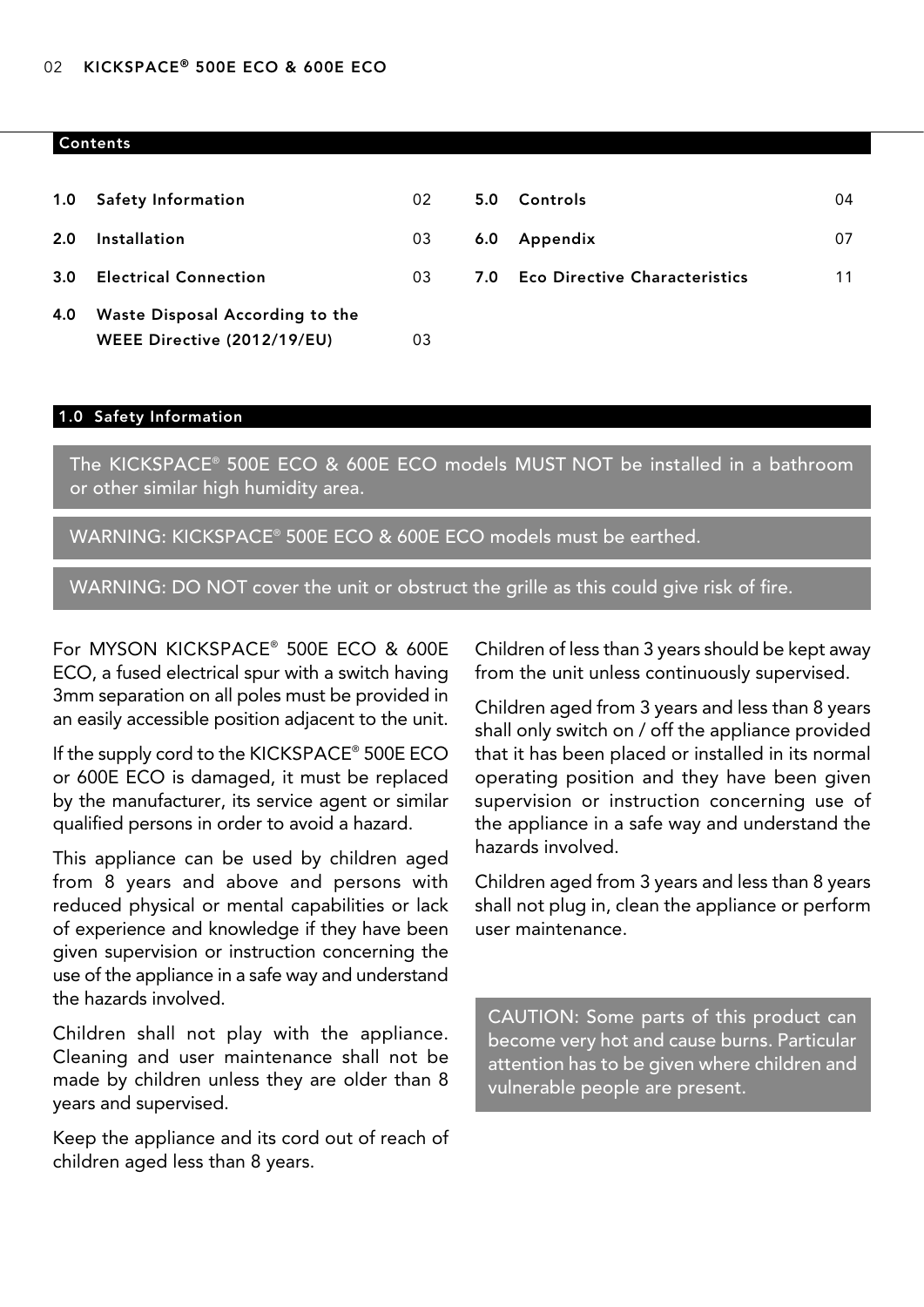#### 2.0 Installation

- $\bullet$  Before proceeding with the installation, the heating system design must be considered and the unit correctly sized to meet the heat loss requirements of the room.
- Before proceeding with the installation, unpack the carton contents and check against the checklist below:
	- 1. KICKSPACE® unit.
	- 2. Instruction manual.
	- 3. Warranty card.
	- 4. Grille.
	- 5. Screw fixing kit (with grille).
- $\bullet$  This MYSON KICKSPACE® fan convector is designed for installation in the cavity beneath kitchen cupboards in the vacant floor space, or other similar locations.
- For KICKSPACE<sup>®</sup> 500E ECO & 600E ECO a minimum of 25mm clear headroom is required above the top of the KICKSPACE® when fitted.
- The unit should be mounted on a clean and level floor area under the cupboard base.
- KICKSPACE<sup>®</sup> 500E ECO & 600E ECO plinth mounting (see Fig. 1) -
	- The unit must be mounted on a suitable support.
	- The support should be mounted on a clean and level floor area under the cupboard base, and securely fitted.
	- The top of the support must be level with the lower edge of the cut-out when fitted.
- Decide the position of the KICKSPACE®, mark out and cut the plinth to the dimensions using table on page 8.
- $\bullet$  Position the KICKSPACE® under the cupboard in the required location, with the front edge just behind the line of the plinth.
- Replace the plinth and bring the KICKSPACE® forward into the opening so the front edge projects approximately 10mm through the plinth.
- $\bullet$  KICKSPACE® 500E ECO & 600E ECO are fitted with a transit cover to protect the electric element and to minimise risk of electric shock prior to the grille being fitted. The cover must only be removed with the electrical supply switched off immediately prior to fitting of the grille.
- $\bullet$  Align the grille and secure it to the unit with two screws supplied (use the shorter screws). (See Fig. 2).
- Secure the unit/grille to the plinth with two screws supplied (use the longer screws). (See Fig. 2).
- Complete the electrical installation, switch on and test the KICKSPACE® (see Fig. 3).
- $\bullet$  When installed in a kitchen consideration should be given to storage of perishable goods in the cupboard above.
- $\bullet$  No rear access to the unit shall be available after installation.

#### 3.0 Electrical Connection

WARNING: KICKSPACE® 500E ECO & 600E ECO models must be earthed.

- $\bullet$  The electrical installation must comply with local or national wiring regulations.
- $\bullet$  This KICKSPACE® 500E ECO is supplied fitted with a 2.0 metre 1.0mm2 cord.
- $\bullet$  This KICKSPACE® 600E ECO is supplied fitted with a 2.0 metre 1.5mm2 cord.
- For KICKSPACE<sup>®</sup> 500E ECO & 600E ECO a fused electrical spur with a switch having 3mm separation on all poles must be provided in an easily accessible position adjacent to the unit.
- If the supply cord to KICKSPACE<sup>®</sup> 500E ECO or 600E ECO is damaged, it must be replaced by the manufacturer, its service agent or similar qualified persons in order to avoid a hazard.

Do not energise the electrical supply until the remaining stages of the installation have been completed.

#### 4.0 Waste Disposal According to the WEEE Directive (2012/19/EU)



Waste disposal according to the WEEE Directive (2012/19/EU). The symbol on the product label indicates that the product may not be handled as domestic waste, but must be sorted separately. When it reaches the end of its useful life, it shall

be returned to a collection facility for electrical and electronic products. By returning the product, you will help to prevent

possible negative effects on the environment and health to which the product can contribute if it is disposed of as ordinary domestic waste. For information about recycling and collection facilities, you should contact your local authority/municipality or refuse collection service or the business from which you purchased the product. Applicable to countries where this Directive has been adopted.

2.0

1.0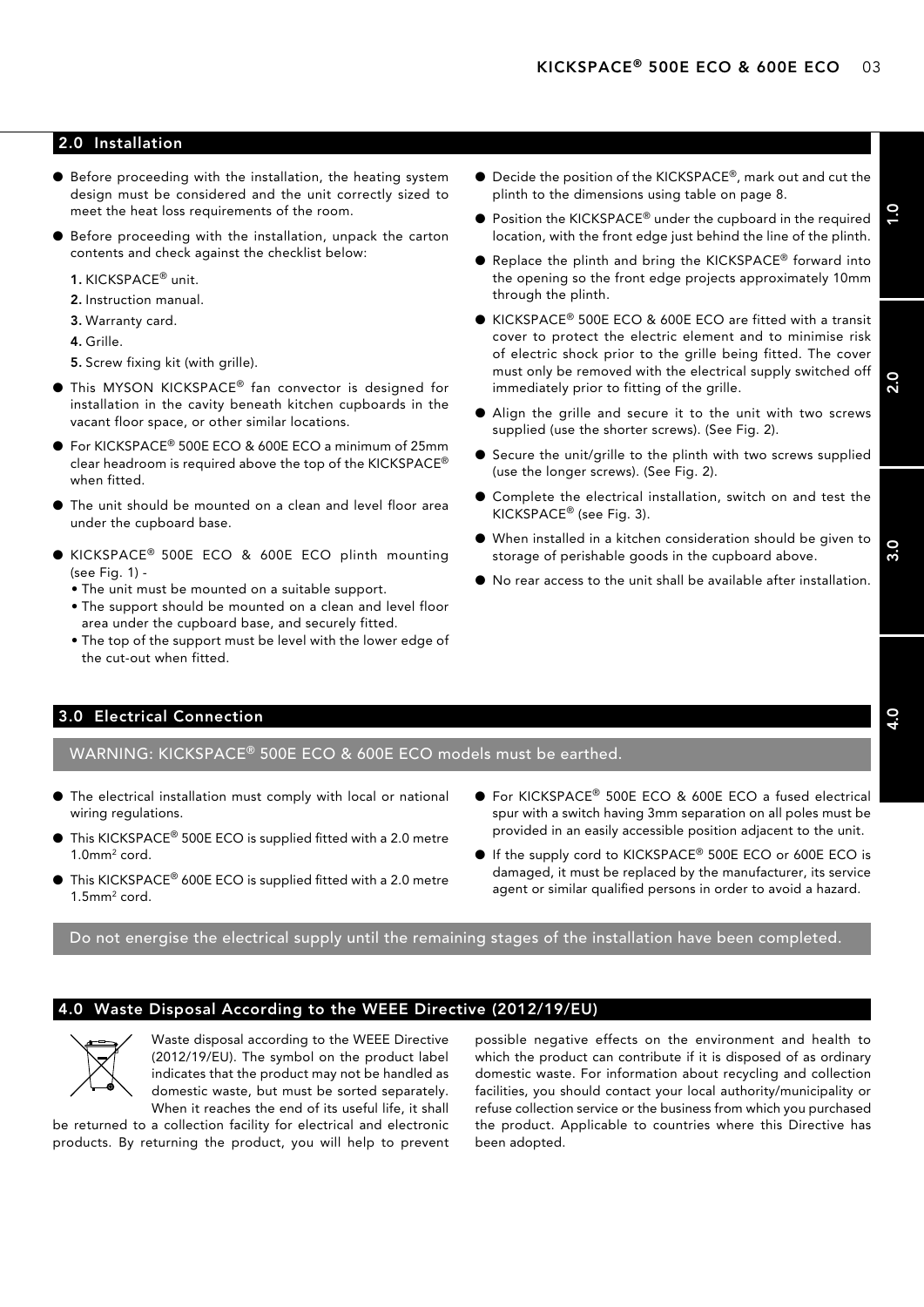#### 5.0 Controls

This unit is controlled by the switches on the front of the unit (see Fig. 3) and a wireless programmable thermostat.

The wireless programmable thermostat includes many features and also ensures the electric KICKSPACE® products comply with the Commision Regulation (EU) 2015/1188. These features can be identified on the display of the wireless programmable thermostat (see Fig. 4).

#### Locating the Wireless Programmable Thermostat

The wireless programmable thermostat includes a flip out stand and can be freestanding in a suitable location. Alternatively it can be wall mounted, fitting instructions can be seen in Fig. 5. Wherever the wireless programmable thermostat is mounted/ used it should be out of direct sunlight, away from draughty areas and clear of any potential heat sources. For optimum use the thermostat should be fitted at a height of 1.5m from the floor (see Fig. 6).

#### First use of the Wireless Programmable Thermostat

Remove the plastic insulator from the battery compartment in the remote control. Hold OK for 10 seconds until 'rF ini' appears. Press OK again and 'ini' flashes until the unit has paired with the KICKSPACE®. The remote control reverts back to its normal screen when paired.

#### Setting the date and time

Use  $\blacktriangleleft$  and  $\blacktriangleright$  keys to choose from the following parameters. A function is selected when the icon is surrounded by  $\square$ .

- 1. Select  $\Theta$  and press OK.
- 2. Press (OK) the hours will begin to blink.
- 3. Use  $\blacktriangleleft$  or  $\blacktriangleright$  to change the hour and press (OK) to confirm, the minutes will then begin to blink.
- 4. Use  $\blacktriangleleft$  or  $\blacktriangleright$  to change the minutes and press (OK) to confirm, the day number will then display.
- 5. Use  $\blacktriangleleft$  or  $\blacktriangleright$  to change the day number, with Monday being 1 and press (OK) to confirm, the date and month will then display and the day will begin to blink.
- 6. Use  $\blacktriangleleft$  or  $\blacktriangleright$  to change the day and press (OK) to confirm, the month will then begin to blink.
- 7. Use  $\blacktriangleleft$  or  $\blacktriangleright$  to change the month and press (OK) to confirm, the year will then display and begin to blink.
- 8. Use  $\blacktriangleleft$  or  $\blacktriangleright$  to change the year and press (OK) to confirm, and then scrolll  $\blacktriangleleft$  or  $\blacktriangleright$  to go back to the main menu.

#### Operating Modes

| <b>Function</b> | Description                                                                                                                                                                                                                                                                                                                                                                                                                                                                                              | Adjustment                                                                                                                                                                                                                                                                                                                                                                                                                                                                                                                                                                                                                      |
|-----------------|----------------------------------------------------------------------------------------------------------------------------------------------------------------------------------------------------------------------------------------------------------------------------------------------------------------------------------------------------------------------------------------------------------------------------------------------------------------------------------------------------------|---------------------------------------------------------------------------------------------------------------------------------------------------------------------------------------------------------------------------------------------------------------------------------------------------------------------------------------------------------------------------------------------------------------------------------------------------------------------------------------------------------------------------------------------------------------------------------------------------------------------------------|
|                 | <b>Comfort Mode</b><br>Provides room temperature control for when<br>the room is occupied (see Fig. 3).<br>Heating mode - Electric<br>To enter this mode:<br>• Set the fan only/off/heating switch<br>to heating (red dot)<br>• Set the output switch to position I<br>• Select the fan speed switch to position I<br>The unit will now run on low speed.<br>To operate the 500E ECO at 2kW or the<br>600E ECO at 3kW:<br>• Set the output switch to position II<br>The unit will now run on high speed. | The display will show the ambient temperature.<br>Press OK, set temperature will begin to blink.<br>Use $\blacktriangleleft$ or $\blacktriangleright$ to adjust the required room temperature.<br>Press OK to confirm.<br>The ambient room temperature will then display.<br>Default setting +21°C<br>Max temp setting $+30^{\circ}$ C<br>Min temp setting +5.5°C<br>Note: The thermostat has a LED indicator that will change colour<br>depending on the following:<br>$\leq$ 21.0°C = Green<br>$21.5^{\circ}$ C - 24.0 $^{\circ}$ C = Orange<br>$\geq$ 24.5°C = Red<br>Note: To see the set temperature simply press $\sum$ . |
| Auto            | <b>Automatic Setting</b><br>The unit will run according to one of the 9<br>preset timed programmes, or one of the 4 user<br>defined programmes.                                                                                                                                                                                                                                                                                                                                                          | See page 6 for 'Programme Mode' setup.<br>Note: When in AUTO mode it is possible to override by<br>selecting a new temperature. To do this while in AUTO mode,<br>press (OK), the temperature will begin to blink, change the<br>temperature using $\blacktriangleleft$ or $\blacktriangleright$ and press (OK) to confirm.<br>The $\psi$ symbol will display showing the override and this will<br>last for 2 hours. To remove the override you can press $\sum$ .<br>Note: To see the set temperature simply press $\sum$ again.                                                                                              |

Use  $\blacktriangleleft$  and  $\blacktriangleright$  keys to choose from the following parameters. A function is selected when the icon is surrounded by  $\Box$ .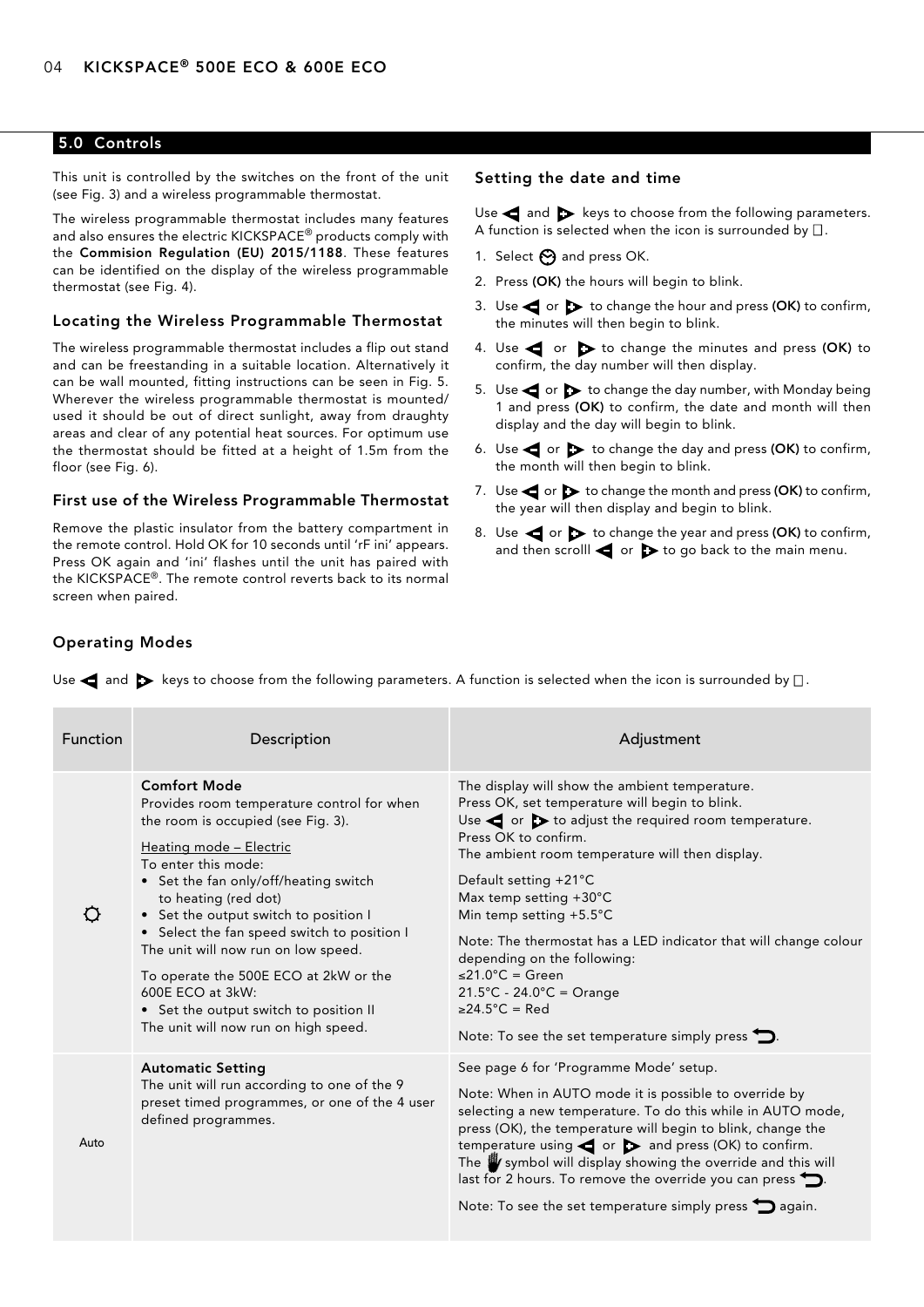# 5.0 Controls (continued...)

### Operating Modes (continued...)

| <b>Function</b> | Description                                                                                                                                                                                                        | Adjustment                                                                                                                                                                                                                                                                                                                                                                                                                                                                                                     |
|-----------------|--------------------------------------------------------------------------------------------------------------------------------------------------------------------------------------------------------------------|----------------------------------------------------------------------------------------------------------------------------------------------------------------------------------------------------------------------------------------------------------------------------------------------------------------------------------------------------------------------------------------------------------------------------------------------------------------------------------------------------------------|
|                 | <b>Night Set-back Setting</b><br>Provides room temperature controls for when<br>the room is not occupied.                                                                                                          | The display will show the ambient temperature.<br>Press (OK), set temperature will begin to blink.<br>Use $\blacktriangleleft$ or $\blacktriangleright$ to adjust the required room temperature.<br>Press (OK) to confirm.<br>The ambient room temperature will then display.<br>Default setting +19°C<br>Max temp setting +19°C - night set back temperature can not<br>be higher than comfort mode set point.<br>Min temp setting $+5.5^{\circ}$ C<br>Note: To see the set temperature simply press $\sum$ . |
| ₩               | <b>Holiday Function</b><br>Provides frost protection or overheat protection<br>during periods of absence (holiday).                                                                                                | • For permanent frost protection select $\frac{1}{24}$ and press (OK).<br>is shown in permanent frost protection.<br>• For holiday frost protection press (OK) again, 'no' will blink.<br>Press > button to increase number of hours (1-24)/days (1-99),<br>and press (OK) to confirm. Thermostat is now in holiday mode.<br>The <b>n</b> will blink and will continue to blink until the<br>timer ends.<br>It is possible to exit the holiday function by pressing and<br>holding $\bigcirc$ for 2 seconds.   |
|                 | <b>Boost Function</b><br>Brings the unit on irrespective of the<br>programme or temperature setting for<br>a predefined period.<br>Default is 30 minutes.<br>Can be used in Comfort, Auto,<br>Night Set-Back mode. | Select $\boxtimes$ using $\blacktriangleleft$ or $\blacktriangleright$ or directly using button 20.<br>The time period in minutes will blink.<br>Use $\blacktriangleleft$ or $\blacktriangleright$ to adjust time by increments of 10 minutes.<br>Press (OK) to confirm, the hourglass will begin to blink<br>and countdown.<br>It is possible to exit boost function by pressing $\sum$ .                                                                                                                     |
| P               | Programme Menu<br>Provides choice from 9 pre-programmed and<br>4 user defined timed programmes.                                                                                                                    | Refer to following page.                                                                                                                                                                                                                                                                                                                                                                                                                                                                                       |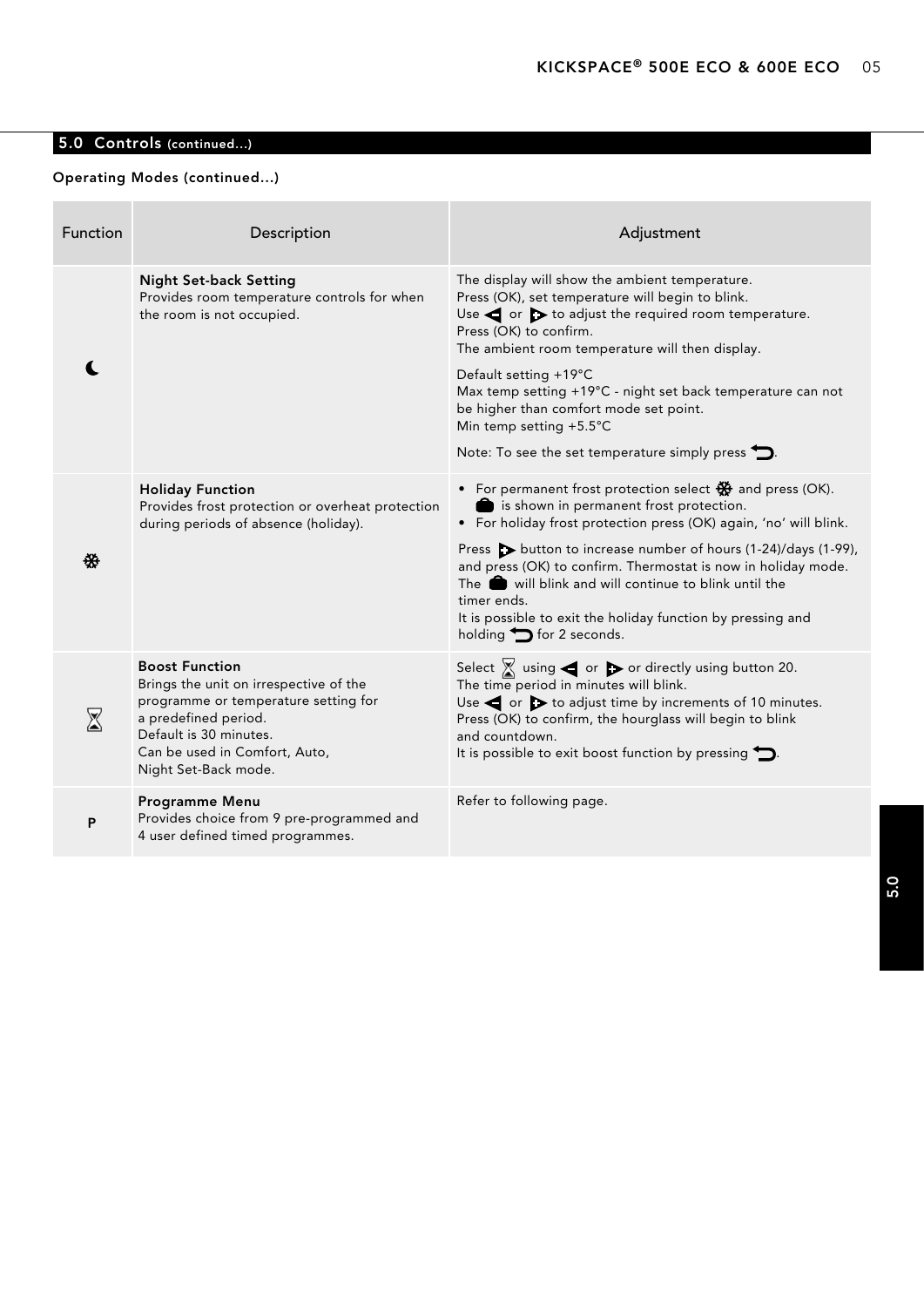#### 5.0 Controls (continued...)

#### Programme Mode

A quantity of 9 built-in (P1-P9) and 4 user defined (U1-U4) timed programme options are available to choose from. Each day is divided into 48 half hour periods operating in comfort mode.

#### Built-in Programme Selection

- 1. Select P by pressing  $\triangleright$  until 'ProG' is displayed.
- 2. Press (OK) twice and the programme number will begin to blink.
- 3. Use  $\blacktriangleleft$  or  $\blacktriangleright$  to select required programme (P1-P9).
- 4. Press (OK) to confirm the chosen programme.

| <b>Comfort Periods</b> |                                       |                 |                                              |
|------------------------|---------------------------------------|-----------------|----------------------------------------------|
| P <sub>1</sub>         |                                       | Weekday         | 07:00 - 09:00 & 17:00 - 23:00                |
|                        | Morning, Evening & Weekend            | Weekend         | $08:00 - 23:00$                              |
| <b>P2</b>              | Morning, Afternoon, Evening & Weekend | Weekday         | 07:00 - 09:00, 12:00 - 14:00 & 17:00 - 23:00 |
|                        |                                       | Weekend         | $08:00 - 23:00$                              |
| P <sub>3</sub>         | Day & weekend                         | Weekday         | $06:00 - 23:00$                              |
|                        |                                       | Weekend         | $08:00 - 00:00$                              |
| <b>P4</b>              | Evening & Weekend                     | Weekday         | 15:00 - 23:00                                |
| Weekend                |                                       | $08:00 - 00:00$ |                                              |
| P <sub>5</sub>         | Morning & Evening                     | Weekday         | 06:00 - 08:00 & 21:00 - 23:00                |
|                        |                                       | Weekend         | 06:00 - 08:00 & 18:00 - 00:00                |
| P6                     | Morning, Afternoon & Weekend          | Weekday         | $06:00 - 08:00$ & $14:00 - 21:00$            |
|                        |                                       | Weekend         | $07:00 - 21:00$                              |
| P7                     | 7h - 19h (Office)                     | Weekday         | $07:00 - 19:00$                              |
|                        |                                       | Weekend         | n/a                                          |
| P <sub>8</sub>         | 8h - 19h Saturday                     | Weekday         | $08:00 - 19:00$                              |
|                        |                                       | Weekend         | 09:00 - 18:00 (Saturday only)                |
| P <sub>9</sub>         | Weekend only                          | Weekday         | n/a                                          |
|                        |                                       | Weekend         | $08:00 - 00:00$                              |
|                        |                                       |                 |                                              |

#### User Programme Menu

- 1. Select P by pressing  $\triangleright$  until 'ProG' is displayed.
- 2. Press (OK) twice and the programme number will begin to blink.
- 3. Use  $\blacktriangleleft$  or  $\blacktriangleright$  to select a user defined programme (U1-U4).
- 4. Press and hold (OK) for 3 seconds to edit the programme.
- 5. The hour will now display, also note the segments on the bottom of the display will begin to blink
	- Press  $\blacktriangleleft$  to set this half hour as night set back
	- Press  $\rightarrow$  to set at comfort mode
	- Note when pressing  $\blacktriangleleft$  or  $\blacktriangleright$  you will automatically move to the next half hour.
- 6. When you reach the final segment (23:30) press (OK) to move to day 2 here you have the option to copy the same programme that you have just created or create an alternative programme
	- a. To copy the programme press (OK) while YES is displayed this can be copied to each day individually and it is also possible to copy a number of days but then change other days to an alternative programme by selecting NO then pressing (OK)
	- b. To create an alternative programme for individual days use  $\blacktriangleleft$  or  $\blacktriangleright$  to change YES to NO then press (OK) and repeat from step 6.
- 7. After completing the last day the word SAVE will appear, press (OK) to save changes.

The thermostat will then automatically enter AUTO mode to follow the selected programme.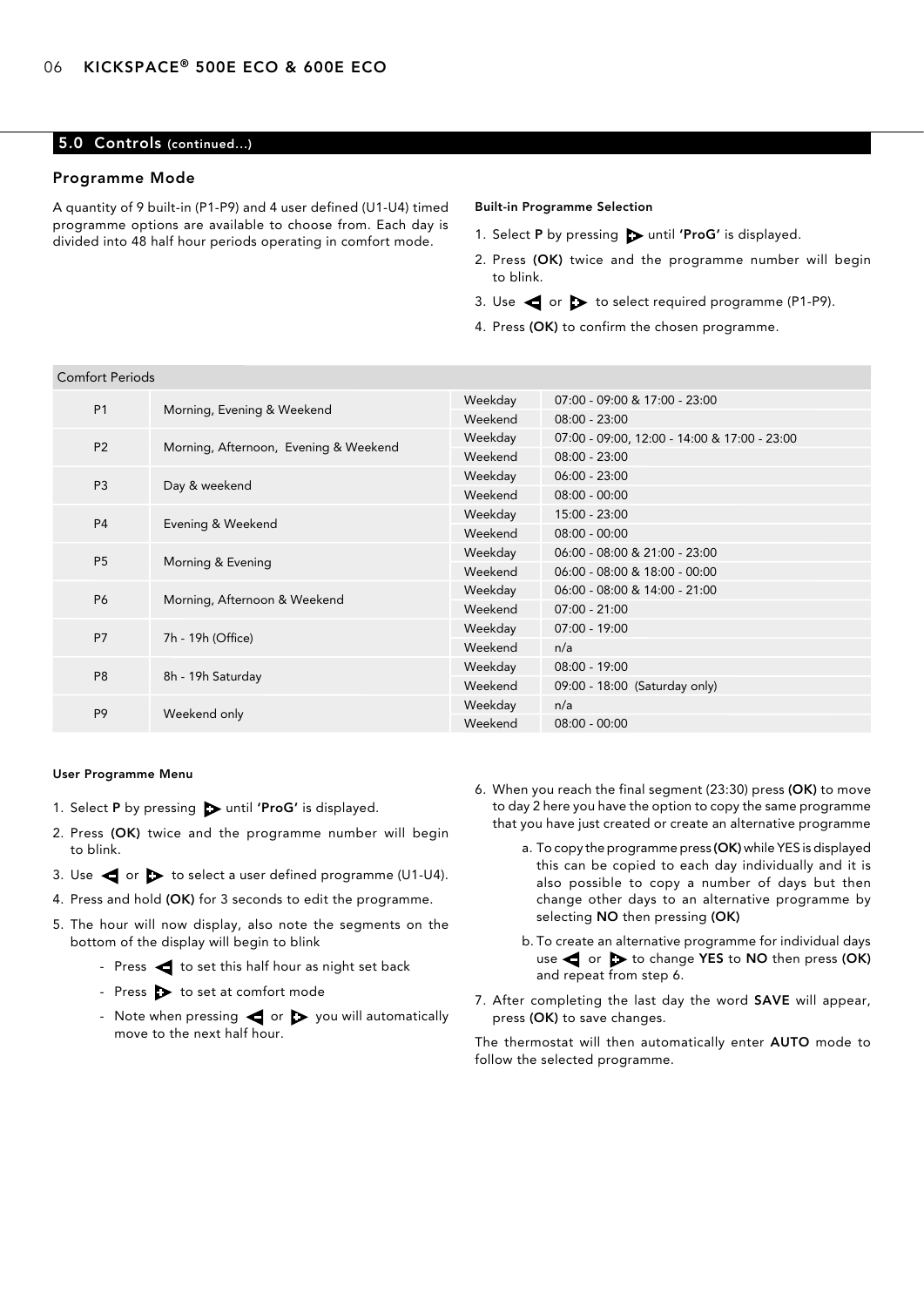#### 5.0 Controls (continued...)

#### Installer's Set-up Parameters

To access the installation parameters menu, press and hold (OK) for 10 seconds. Use  $\blacktriangleleft$  or  $\blacktriangleright$  to highlight the parameter to be adjusted then press (OK) to toggle the parameter setting, when the value starts to blink, use  $\blacktriangleleft$  or  $\blacktriangleright$  to adjust the value. Then press (OK) to confirm. Once parameters are set, go to <End> parameter and press (OK) to go back to the main menu.

| <b>Parameter</b><br>Name | Description                                                                                                                            | <b>Default Setting</b> | <b>Alternative Setting</b>                |
|--------------------------|----------------------------------------------------------------------------------------------------------------------------------------|------------------------|-------------------------------------------|
| rF ini                   | Manually pair the thermostat to the receiver                                                                                           |                        | Press (OK) to begin pairing               |
| At                       | Myson Smart Start (Adaptive Start) Thermostat will learn<br>to achieve temperature by time requested                                   | <b>Yes</b>             | N <sub>o</sub>                            |
| οP                       | Window open detection, product will switch off if a large<br>temperature drop is detected (usually caused by an open<br>window / door) | Yes                    | <b>No</b>                                 |
| Lt                       | Room temperature limiter (limits the maximum room<br>temperature set point)                                                            | $30^{\circ}$ C         | 20°C< TR MAX < 30°C                       |
| Ch                       | Automatic daylight saving time adjustment                                                                                              | Yes - automatic        | No - manual                               |
| <b>CL</b>                | Reverts the control back to factory settings                                                                                           |                        | Press and hold OK for 10 seconds to reset |
| <b>UE</b>                | Version number                                                                                                                         | n/a                    | n/a                                       |
| End                      | Exit the installation menu                                                                                                             |                        | Press OK                                  |

#### Fan Only Mode

If required, the unit can be used in summer for air circulation without heat.

- Set the fan only/off/heating switch to fan only (blue dot)
- Adjust fan speed to required setting

6.0 Appendix

#### Heating Performance Data

| Model           | Output switch | Heat Output (Watts) |
|-----------------|---------------|---------------------|
| <b>500E ECO</b> | Low (I)       | 1000                |
|                 | Boost (II)    | 2000                |
| 600E ECO        | Low (l)       | 1500                |
|                 | Boost (II)    | 3000                |

#### Sound Levels

| Model    |        | Sound Pressures at 2.5m (dBA) |  |  |  |
|----------|--------|-------------------------------|--|--|--|
|          | Normal | <b>Boost</b>                  |  |  |  |
| 500E ECO | 25.7   | 38.1                          |  |  |  |
| 600E ECO | 26 4   | 37.2                          |  |  |  |

Sound levels tested in accordance with EN 23741.

#### Weight and Rated Power

| Model   | Output switch | Heat Output (Watts) | Model           | Rated Power (W) | Unit Weight (kg) |
|---------|---------------|---------------------|-----------------|-----------------|------------------|
| 00E ECO | Low (l)       | 1000                | <b>500E ECO</b> | 2025            | 3.1              |
|         | Boost (II)    | 2000                | 600E ECO        | 3040            | 3.6              |

Note: This mode will by-pass the wireless programmable thermostat and also breaks the pairing link therefore when switching back to heating mode it may take up to 5 minutes for

the thermostat to automatically pair with the receiver.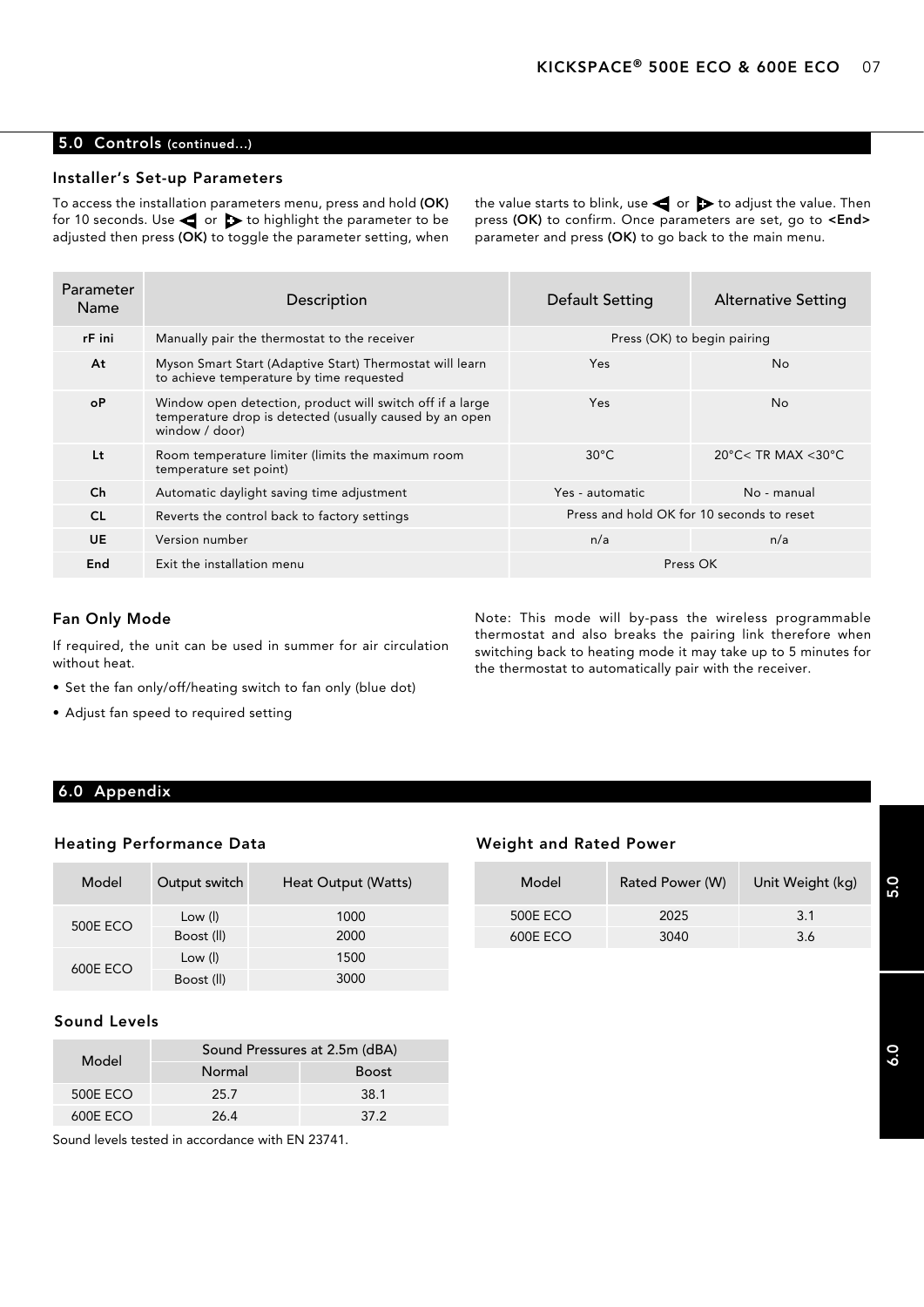#### 6.0 Appendix (continued...)



N.B: Add 4.5mm to the chassis height to allow for rubber mountings and screws.



Fig. 1 Plinth opening - plinth mounting

#### Dimensions

|                 |     | Dimensions (mm) |  |  |
|-----------------|-----|-----------------|--|--|
| Model           |     |                 |  |  |
| <b>500E ECO</b> | 466 | 93              |  |  |
| 600E ECO        | 520 |                 |  |  |

 $A = Width of cut out  $B = Height of cut out$$ 

# View on arrow Mains cable entry  $\frac{9}{1}$ 46 Top view Mains cable entry  $rac{1}{375}$ FRONT GRILLE **MANI** 10000000000000000 **MIN**  $101$  $-550 -$



Fig. 2 Front view of unit

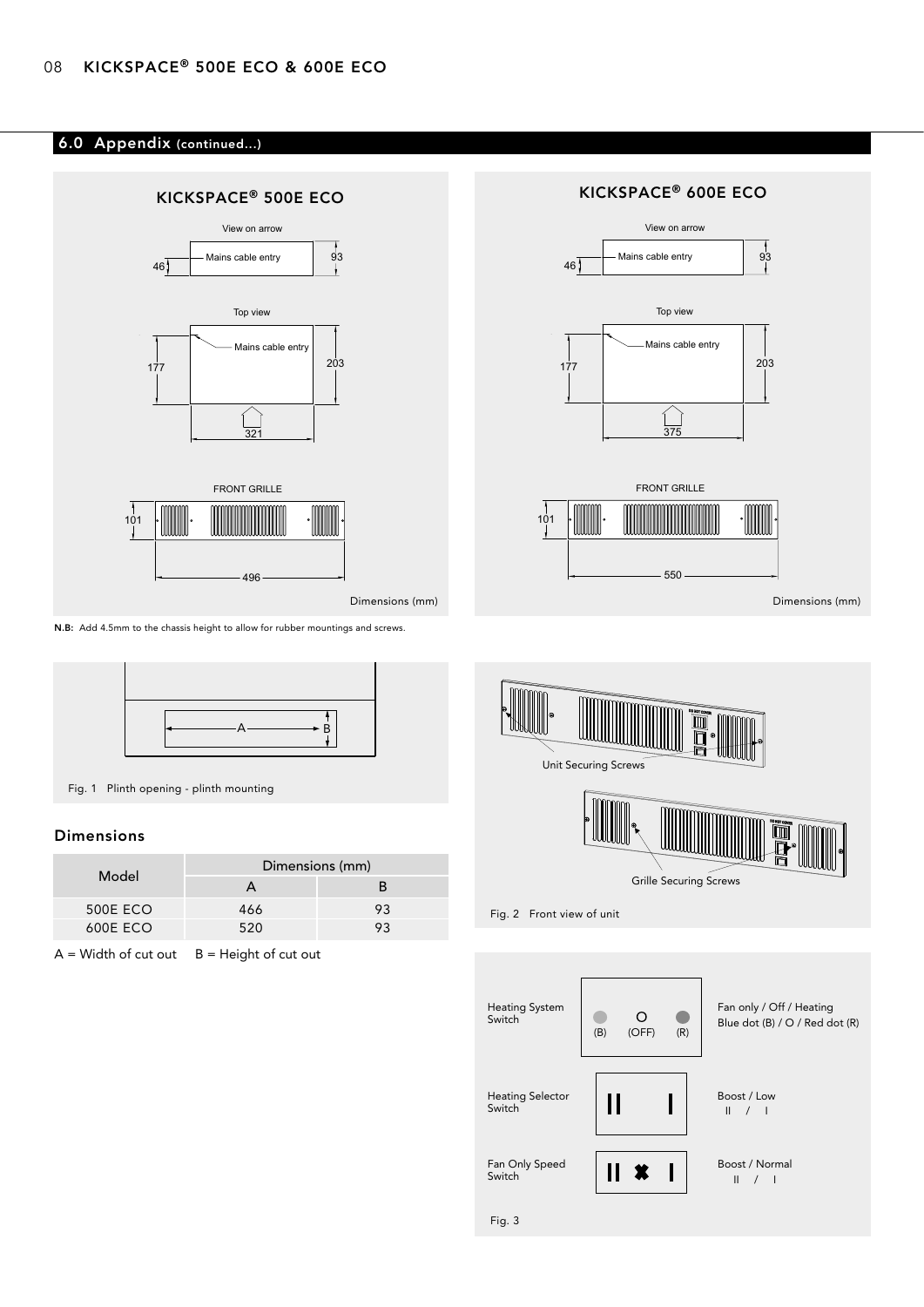# 6.0 Appendix (continued...)

- 1. Weekly programme and OFF symbol
- 2. Radio transmission indicator
- 3. Keypad lock activated
- 4. Exemption programme
- 5. Programme schedule and time indicator
- 6. Programme number
- 7. Current day
- 8. Low battery indicator
- 9. If ON => Room temp, displayed
- 10. Set temperature or room temp / Hour and date during adjustment/time of boost period
- 11. Behaviour indicator (3 led colours green, orange and red), visible through the plastic
- 12. Open window detection
- 13. Appears when in user setting menu
- 14. Comfort mode
- 15. Auto mode
- 16. Reduced mode
- 17. Holiday mode
- 18. Boost mode
- 19. Return button
- 20. Boost button
- 21. Minus button
- 22. Plus button
- 23. Validation button

Fig. 4 KICKSPACE® thermostat controls

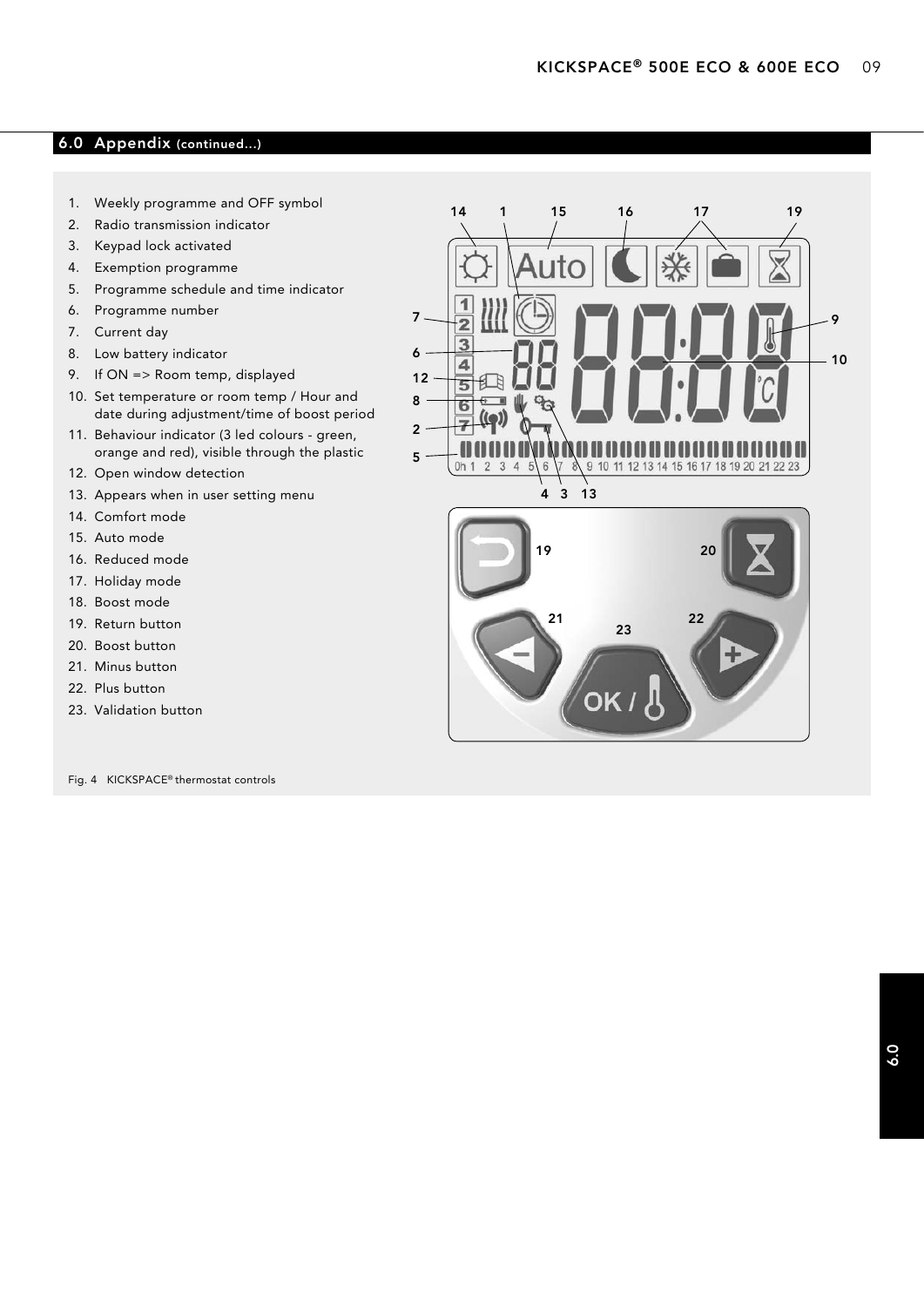# 6.0 Appendix (continued...)



Fig. 5 Fitting instructions

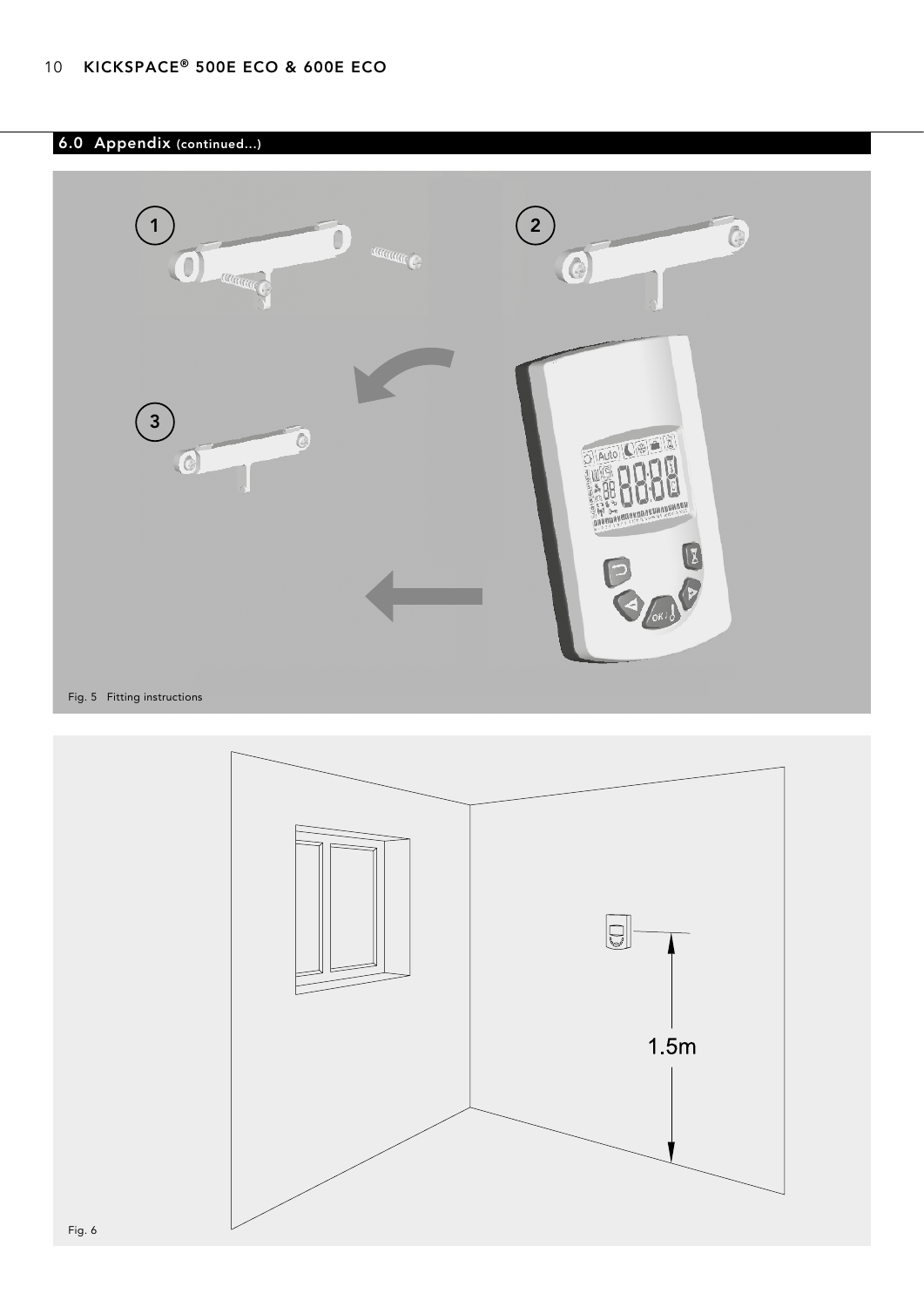# 7.0 Eco Directive Characteristics

#### Model identifier(s): KICKSPACE® 500E ECO KICKSPACE® 600E ECO

| Item                                                                | Symbol             | Value | Unit |
|---------------------------------------------------------------------|--------------------|-------|------|
| <b>Heat Output</b>                                                  |                    |       |      |
| Nominal heat output<br>KICKSPACE <sup>®</sup> 500E ECO              | $P_{nom}$          | 2.03  | kW   |
| Nominal heat output<br>KICKSPACE® 600E ECO                          | $P_{nom}$          | 3.04  | kW   |
| Minimum heat output (indicative)<br>KICKSPACE <sup>®</sup> 500E ECO | $P_{min}$          | N A   | kW   |
| Minimum heat output (indicative)<br>KICKSPACE® 600E ECO             | P <sub>min</sub>   | N A   | kW   |
| Maximum continuous heat output<br>KICKSPACE <sup>®</sup> 500E ECO   | $P_{\text{max},c}$ | 2.03  | kW   |
| Maximum continuous heat output<br>KICKSPACE <sup>®</sup> 600E ECO   | $P_{\text{max},c}$ | 3.04  | kW   |
| Auxiliary electricity consumption                                   |                    |       |      |
|                                                                     |                    |       |      |
| At nominal heat output                                              | $el_{max}$         | 0.00  | kW   |
| At minimum heat output                                              | el <sub>min</sub>  | N A   | kW   |
| In standby mode                                                     | $el_{SR}$          | N A   | kW   |
|                                                                     |                    |       |      |
|                                                                     |                    |       |      |

| Item                                                                            | Unit |
|---------------------------------------------------------------------------------|------|
| Type of heat input, for electric storage local space heaters only               |      |
| manual heat charge control, with integrated thermostat                          | N.A. |
| manual heat charge control with room and/or outdoor<br>temperature feedback     | N.A. |
| electronic heat charge control with room and/or outdoor<br>temperature feedback | N.A. |
| fan assisted heat output                                                        | N.A. |
| Type of heat output/room temperature control                                    |      |
| single stage heat output and no room temperature control                        | no   |
| two or more manual stages, no room temperature control                          | no   |
| with mechanic thermostat room temperature control                               | no   |
| with electronic room temperature control                                        | no   |
| electronic room temperature control plus day timer                              | no   |
| electronic room temperature control plus week timer                             | yes  |
| Other control options                                                           |      |
| room temperature control, with presence detection                               | no   |
| room temperature control, with open window detection                            | yes  |
| with distance control option                                                    | no   |
| with adaptive start control                                                     | yes  |
| with working time limitation                                                    | no   |
| with black bulb sensor                                                          | no   |
|                                                                                 |      |

Contact details Rettig UK Ltd, Eastern Avenue, Team Valley, Gateshead, Tyne & Wear, NE11 0PG, United Kingdom